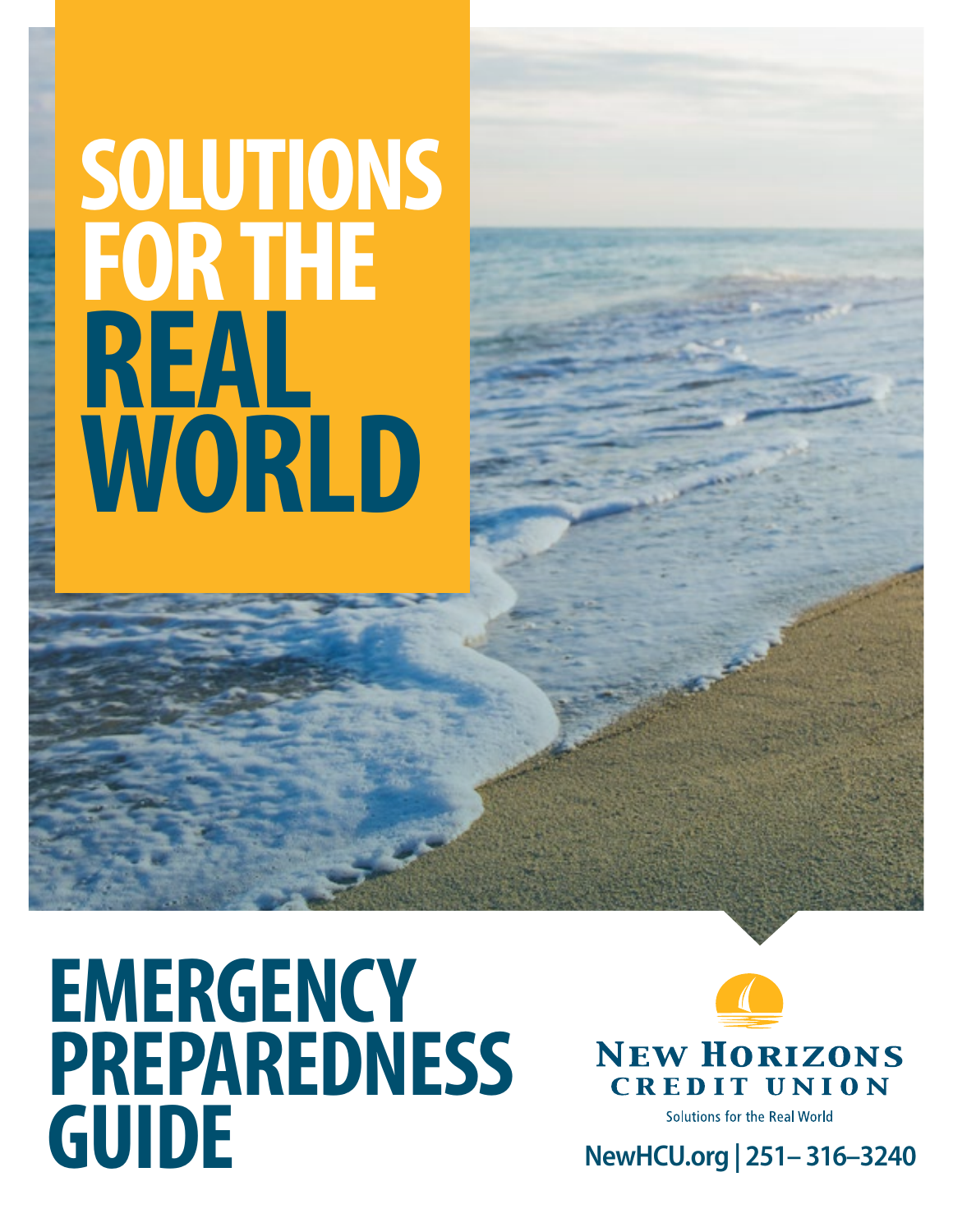# ACCESSING YOUR NHCU ACCOUNT

At New Horizons, your financial information is secure during natural disasters, pandemics, and other emergency situations. If a crisis does strike, visit [NewHCU.org](https://www.newhcu.org/), or follow us on **Facebook** for important updates. Always make sure we have your current contact information on file (especially email addresses) so you receive important notices.

### Online & Mobile Banking



In the event of a crisis, you can access your NHCU accounts through our free 24/7 Online or Mobile Banking services. You must be enrolled in Online Banking which can be done from our website or by calling

(251) 316-3240. To download our Mobile app, visit [www.NewHCU.org/benefits/online-banking](https://www.newhcu.org/benefits/online-banking). Our Mobile app offers remote deposit capture services, but you must first enroll via our website **[www.NewHCU.org](http://www.NewHCU.org).** 

### Direct Deposit



This free service allows for automatic deposits of recurring income such as payroll, social security, and others. In the event of a crisis that would keep you away from your mailbox or from receiving a physical check, you

will have peace of mind knowing your funds were deposited directly to your New Horizons account. You can sign up for federal benefit payments such as social security or SSI by calling the Go Direct Helpline at (800) 333-1795 or online at [www.GoDirect.org.](http://www.GoDirect.org)

### Debit Cards & Allpoint ATM Network



New Horizons partners with Allpoint ATM Network to offer you over 55,000 surcharge free ATM locations when you use our Visa© Debit card when you travel or evacuate so you can access funds 24/7. It's always a good idea

to have a little extra cash on hand for spending purposes. In the event of a power outage, ATMs and credit card machines may not work at merchants – so cash will be needed.

### Voice24 Phone Account Access



Enroll for this free, 24/7 service by calling our Call Center at (251) 316-3240, or by visiting any of our branch locations. To access Voice24 you must know your member account number and access code. Once you have this information, simply call Voice24 from any telephone by dialing (251) 316-3268 or Toll Free 1 (800) 447-6707.

### Safe Deposit Boxes



NHCU has safe deposit boxes at our West Mobile & Saraland branches to store valuables and documents. Various sizes are available for an annual fee. Always keep a copy of important documents in a waterproof (and fireproof, if possible) portable container.

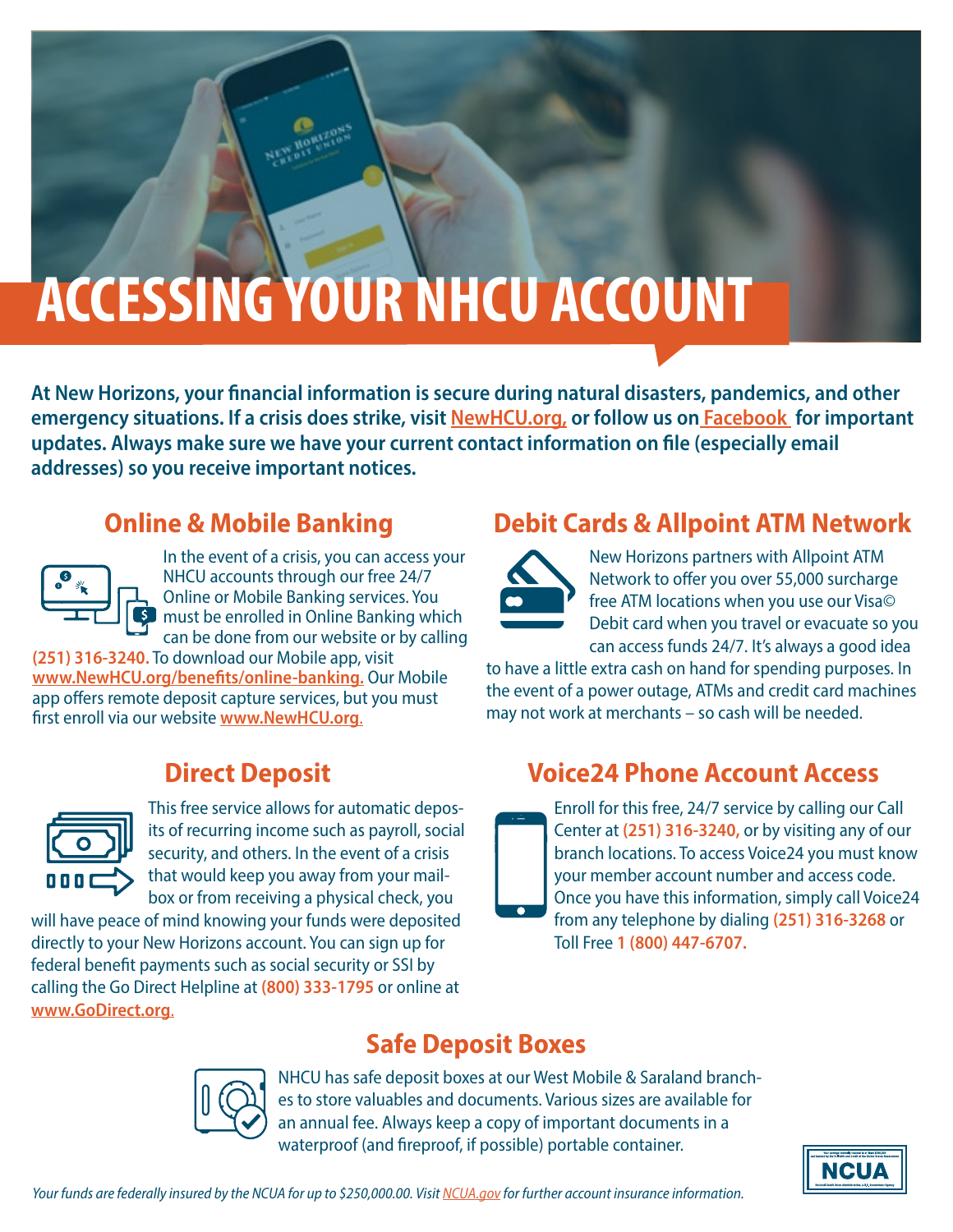# QUICK LINKS & PHONE NUMBERS

For more information on disaster recovery, evacuation routes, and other crisis preparedness, call or visit one of the following agencies online:

### AMERICAN RED CROSS

[redcross.org](https://www.redcross.org/) 1 (800) 733 - 2767

CITY OF MOBILE [www.cityofmobile.org](https://www.cityofmobile.org/)

CITY OF PENSACOLA [www.ci.pensacola.fl.us](https://www.cityofpensacola.com/)

### FEDERAL EMERGENCY MANAGEMENT AGENCY (FEMA)

[www.fema.gov](https://www.fema.gov/) 1 (800) 621 - 3362

### **HURRICANE PREPAREDNESS**

(Season June 1- Nov 30) [www.ready.gov/hurri](https://www.ready.gov/hurricanes)[canes](https://www.ready.gov/hurricanes)

### NATIONAL HURRICANE CENTER

[www.nhc.noaa.gov](https://www.nhc.noaa.gov/)

### U.S. ENVIRONMENTAL PROTECTION AGENCY

[www.epa.gov/hurricanes](https://www.epa.gov/)

### U.S. DEPARTMENT OF HEALTH & HUMAN SERVICES, CENTER FOR DISEASE CONTROL

[Emergency.cdc.gov/disasters/](https://www.cdc.gov/disasters/hurricanes/index.html) [hurricanes](https://www.cdc.gov/disasters/hurricanes/index.html)

### CENTER FOR DISEASE CONTROL & **PREPAREDNESS**

https://emergency.cdc.gov/

### FEDERAL TRADE COMMISSION IDENTITY THEFT

[IdentityTheft.gov](https://www.consumer.ftc.gov/features/feature-0014-identity-theft) 1 (877) 438 - 4338

### GREENPATH FINANCIAL WELLNESS

<https://www.greenpath.com/>

### GENERAL WEATHER INFORMATION www.[weather.com](https://weather.com/)

### REFERENCE GUIDE SERVICES

[Reference Guide](https://www.newhcu.org/appointments)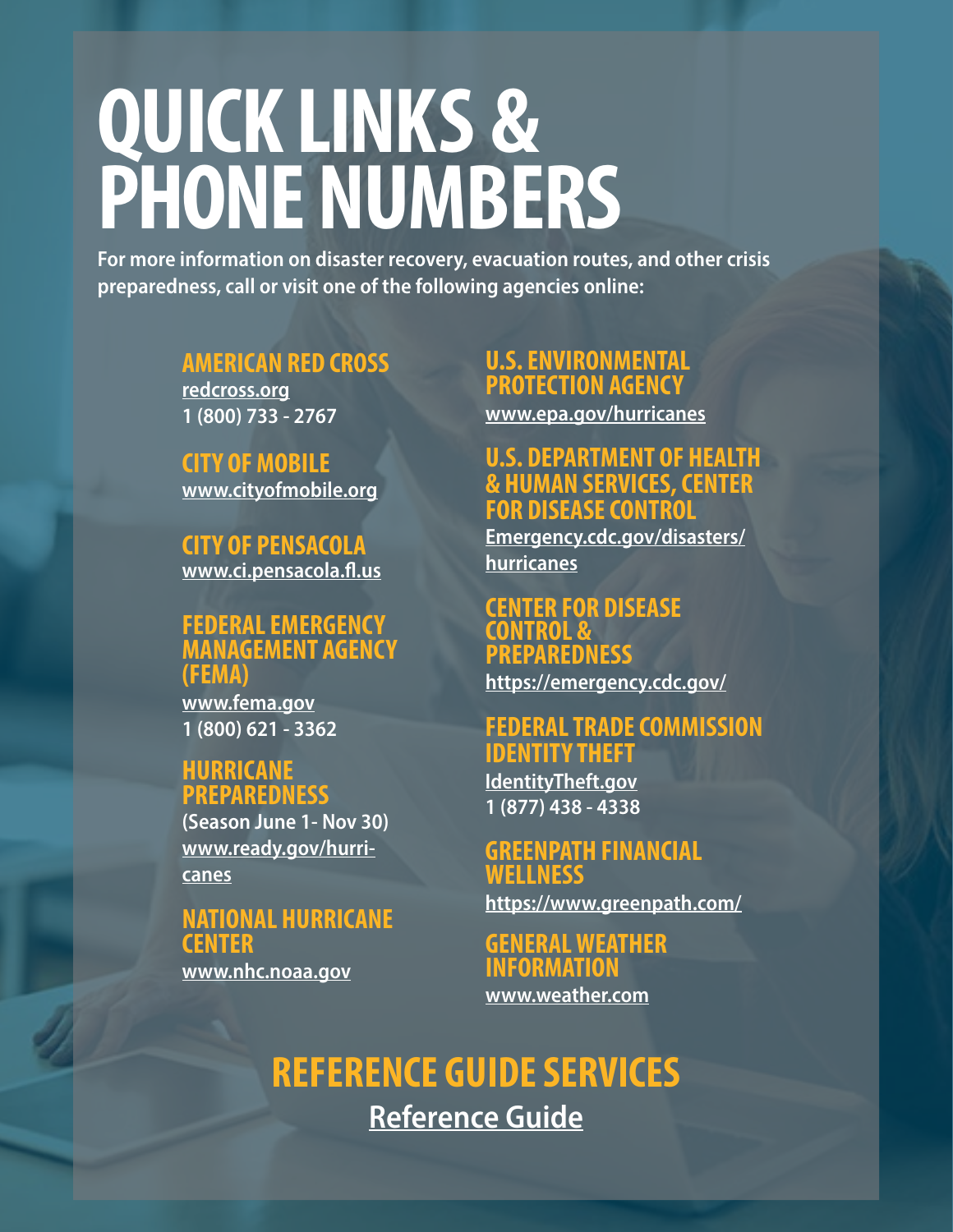# **HURRICANE**<br>TIPS

### **PETS**

If you're in the evacuation zone and own pets, make sure to make arrangements for them ahead of time as many shelters don't allow pets inside. DO NOT leave your pets outside in the middle of a hurricane. Bring them inside if you don't evacuate.

### OUTDOOR FURNITURE

Outdoor furniture can become hazards when a strong tropical storm or hurricane rolls by. Make sure to secure your outdoor furniture or move it indoors to protect your property and those around you.

### SENIOR CITIZENS / SPECIAL NEEDS

If you have to evacuate, make sure to check on those around you, specially your elderly and special needs neighbors. It is important to stick together in the event of a hurricane.

### HAVE A PLAN

Always check the weather apps and news stations to stay updated. Make sure to get your emergency kit ready ahead of time. If you plan to ride out the storm, be aware that emergency crews may not get to you for several days.

### **EVACUATION** ROUTES

### MOBILE COUNTY

I-65 North, Hwy 43 North & Hwy 45 North.

### BALDWIN COUNTY

Hwy 59 North, Baldwin Beach Express, Foley Beach Express, Hwy 181, Hwy 98, Hwy 31 North, County Road 87 to Baldwin County, and I-65 North.

### ESCAMBIA COUNTY, FL

# TERMS TO KNOW

### TROPICAL STORM/ HURRICANE WATCH

Issued 48 hours in advance of *possible* tropical storm or hurricane force conditions.

### TROPICAL STORM/ HURRICANE WARNING

Issued 36 hours in advance of *expected* tropical storm or hurricane force conditions.

### STORM SURGE

A large mass of water that rises above mean sea level by as much as 10 feet or more. Storm surge can exceed 25 feet along the Gulf Coast, as it did during Hurricane Katrina in 2005.

### SANTA ROSA COUNTY, FL

I-110 North to I-10, SR87 to I-10 and Hwy 29 North to Hwy 31 North.

### OKALOOSA COUNTY, FL

Hwy 293 North, Hwy 285 North, and Hwy 85 North.

### JACKSON COUNTY, MS

Hwy 29 North to Hwy 31 North. In the same state of the Hay 1-10, Hwy 63 North, Hwy 57 North.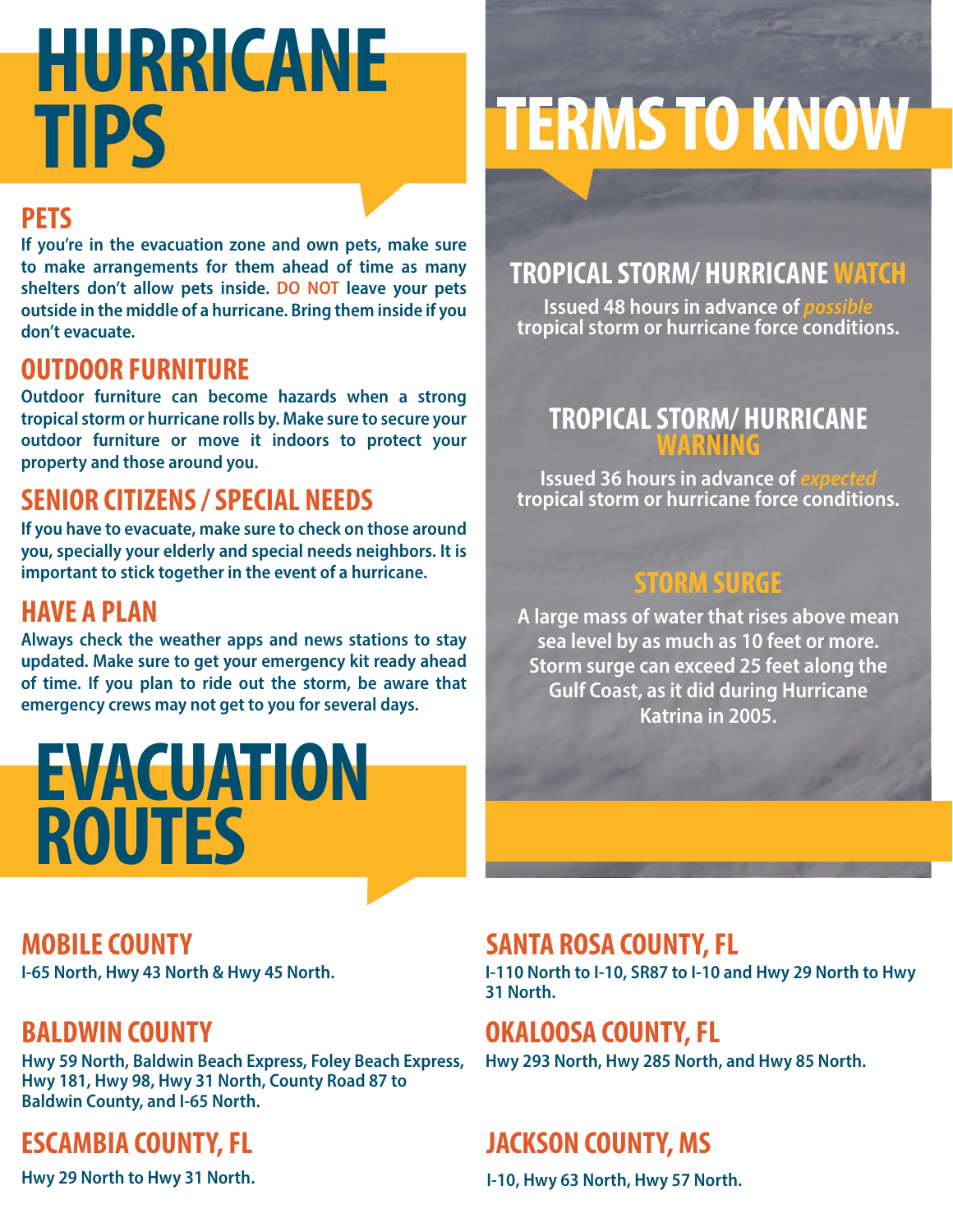### DURING A HURRICANE

If you don't have time to evacuate during a hurricane, follow these steps to keep yourself safe.

- If you get caught outdoors, avoid low-lying areas and move to higher ground. If you can make it to a shelter, do so safely.
- Stay indoors until local authorities have announced the storm is over.
- Use flashlights, not candles, if the power goes out.
- Do not use electronics, showers, phone, appliances, etc. during and after the storm until you are told it's safe to do so.
- The eye of the storm may pass over your area and it will calm down, however, the storm may start again without warning, so be aware!

# AFTER A HURRICANE

- Contact family & friends and check up on them. Stay up to date with local news and instructions from officials.
- If you stayed home during the hurricane, make sure the storm is over before exiting your home. Watch out for debris, flooded roads, downed power lines, etc.
- Do not step into flooded roads. They may be infested with dangerous insects or animals, sewage runoff, or may be electrically charged from underwater power lines.
- Turn around, don't drown! Avoid any flooded roads as you may be swept away by fast-moving water.
- If your home received some damage, document it with pictures to make insurance claims.
- Protect your home after a storm. If your home received damage, protect it as best as you can until you can get it repaired. Your insurance may not cover post-storm damage.